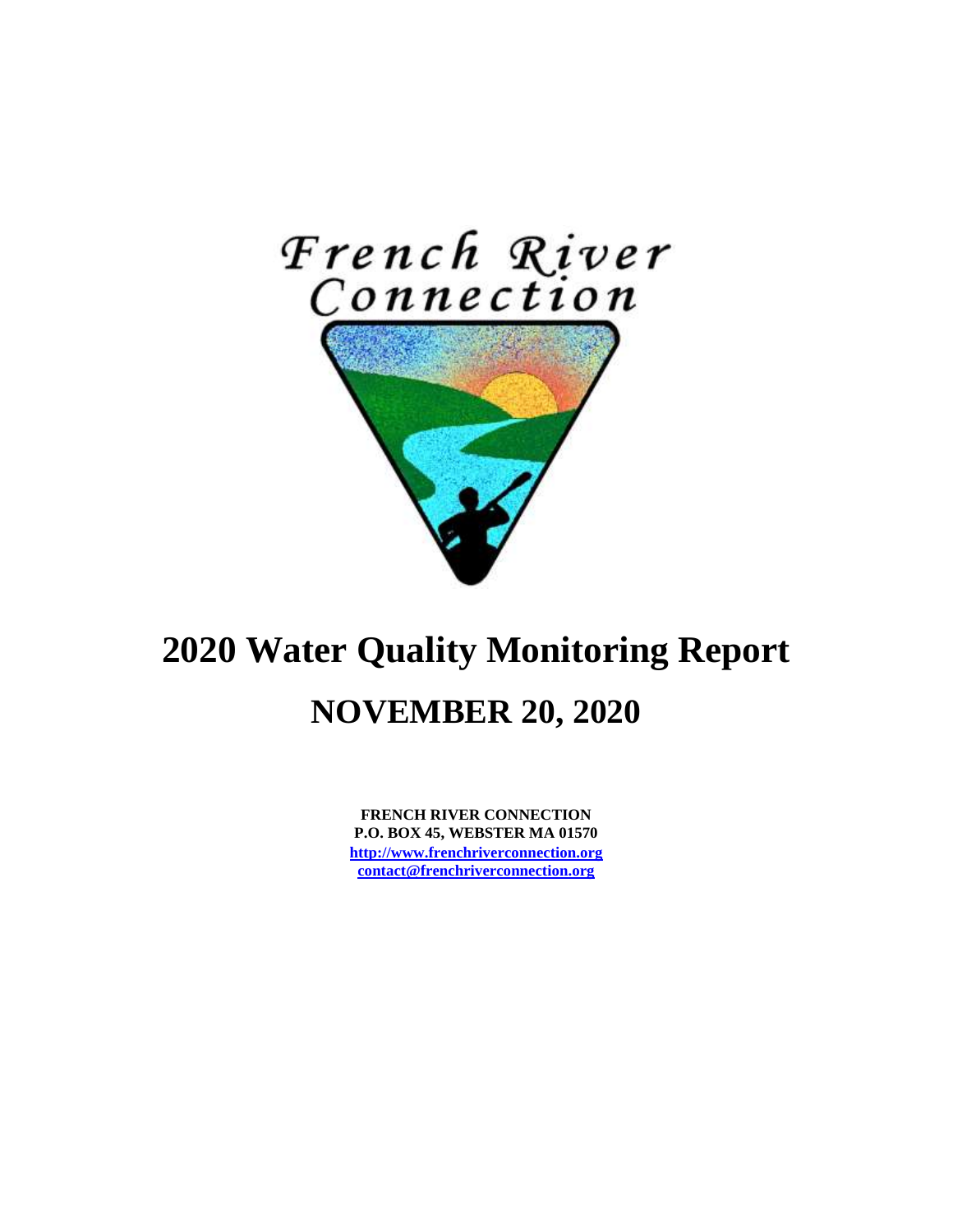#### **Introduction**

This report summarizes the findings of the French River Connection sampling from our 2020 water quality monitoring campaign utilizing the Manta. We used the Eureka Manta+35 Multiprobe unit which was provided by the Last Green Valley. The unit analyzed for water temperature, pH, conductivity, DO, turbidity, and chloride. E. Coli was analyzed at the French River Connection Lab under a MassDEP format. Our goal continues to be to assess and improve the water quality of the French River. Methods to calibrate the Manta and to maintain quality control are contained in Program Plans published by The Last Green Valley, who owns the equipment and provided the necessary calibration materials.

The following volunteers made our water quality work possible, and we thank them:

Devon Avery Jay Wade Carolyn Josti Jack Josti

#### **French River Flow**

One of the major differences in the river year to year is the flow, measured in cubic feet /second. Average daily flow is provided to us by the Army Corp of Engineers:

[https://reservoircontrol.usace.army.mil/NE/pls/cwmsweb/cwms\\_web.cwmsweb.cwmsindex](https://reservoircontrol.usace.army.mil/NE/pls/cwmsweb/cwms_web.cwmsweb.cwmsindex)

The flow rate at the time of sampling can possibly impact parameter values. The flow rate of the French River at the Army Corp of Engineers gage site in Webster, MA is illustrated in the graph below. The flow rate at this gage station is in general indicative of the flow rate at all sample sites except for the Mill Brook sites. The flow rate in Mill Brook is controlled at the Webster Lake outlet.

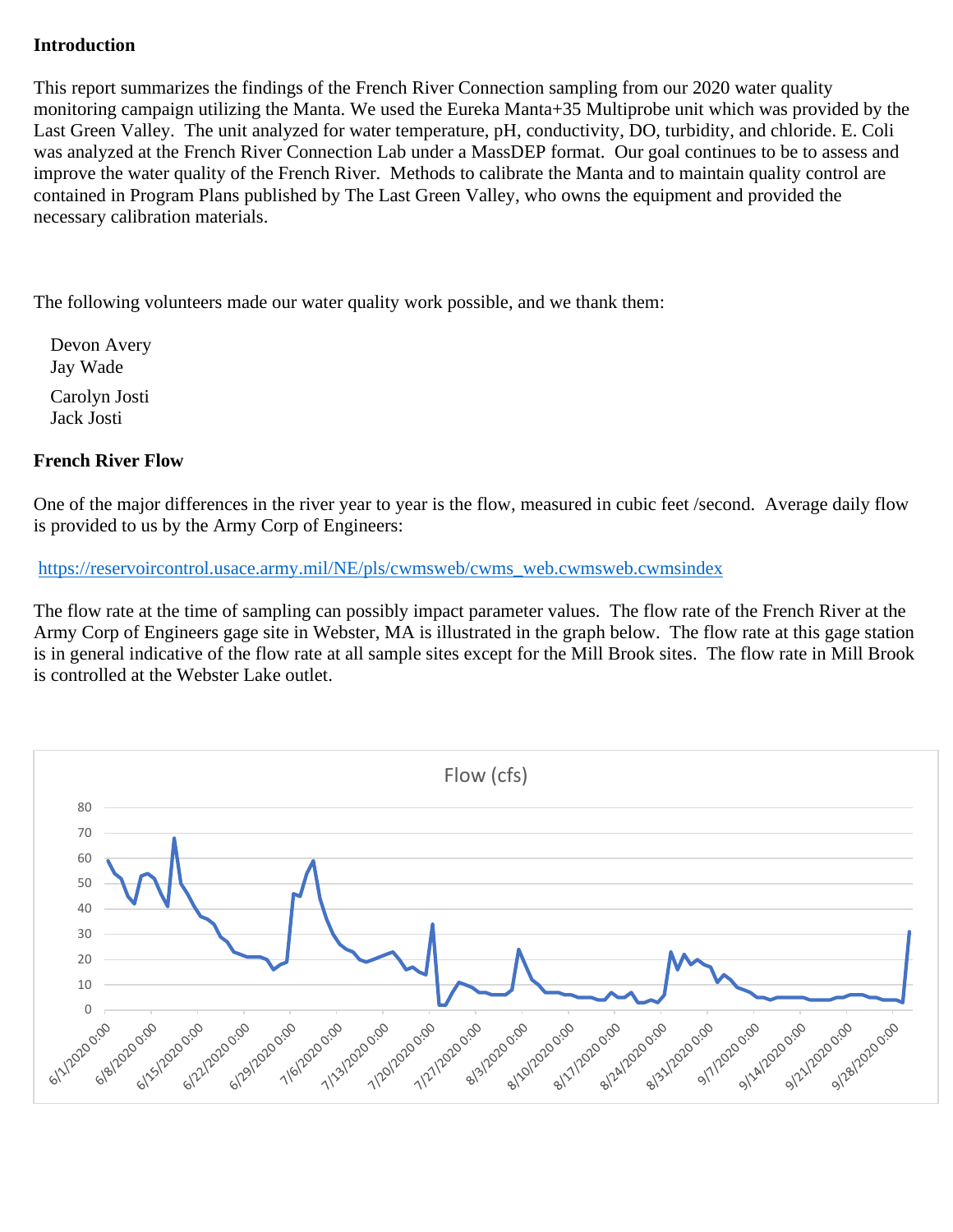One of the observations we make is a judgment about flow at each station, characterized from very low to very high. It's easy for an experienced volunteer who has seen each location many times to make this characterization, but not so for a relative newcomer. Flow velocity, depth of water, bank exposure, and observations such as depth of water over the step dam at the State line are used to characterize the flow rate.

![](_page_2_Picture_1.jpeg)

**Site reports** The following pages contain a brief report for each of the sixteen sites we monitor, as shown on the map. In these reports, we take note of pH values below 6.5 and DO below 5 mg/l which are the state standards, conductivity above 300 uSm/cm, turbidity above 5 NTUs, and E.Coli above 235 cfu/100 ml.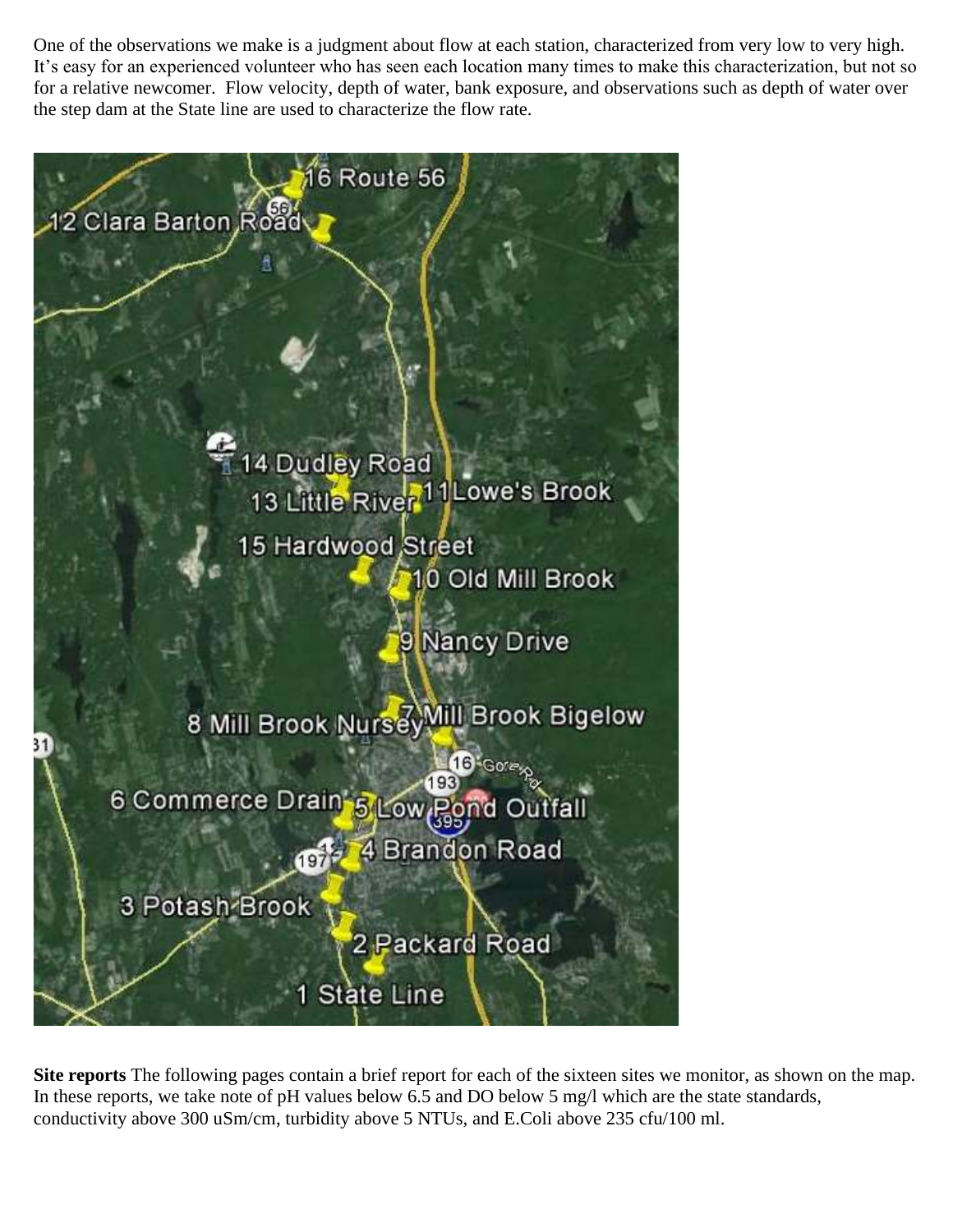## **State Line, Webster** N 42°02'27.5" W 71°53'02"

Stateline (boundary): this is a measure of water quality, below the Webster WWTP, as the main stem leaves the state. This site is chosen because it is on the state line. It is reached by parking where the P&W active rail line crosses Perryville Road in Webster and walking diagonally downstream until the river is reached.

![](_page_3_Picture_2.jpeg)

|             | Water |       | <b>Specific</b> |                  |           |           |                 |
|-------------|-------|-------|-----------------|------------------|-----------|-----------|-----------------|
| <b>Date</b> | Temp  | рH    | Conductivity    | <b>Turbidity</b> | <b>DO</b> | E.coli    | <b>Chloride</b> |
|             |       |       | uS/cm           | <b>NTUs</b>      | mg/L      | Col/100ml | <b>PPM</b>      |
| 6/17/2020   | 20.2  | 7.19  | 300.4           | 7.0              | 8.70      | 307.6     | 68.6            |
| 7/16/2020   | 22.57 | 7.03  | 378.4           | 0.7              | 7.86      | 49.5      | 40.3            |
| 8/13/2020   | 25.72 | 76.85 | 517.5           | 0.29             | 7.94      | 42.1      | $42.1*$         |

\*Chloride data not qualified

Water at this site is clear and odorless. Elevated conductivity was observed as in previous years and may be related to low flow this year. The dam overflow just upstream contributes to the amount of dissolved oxygen at this site.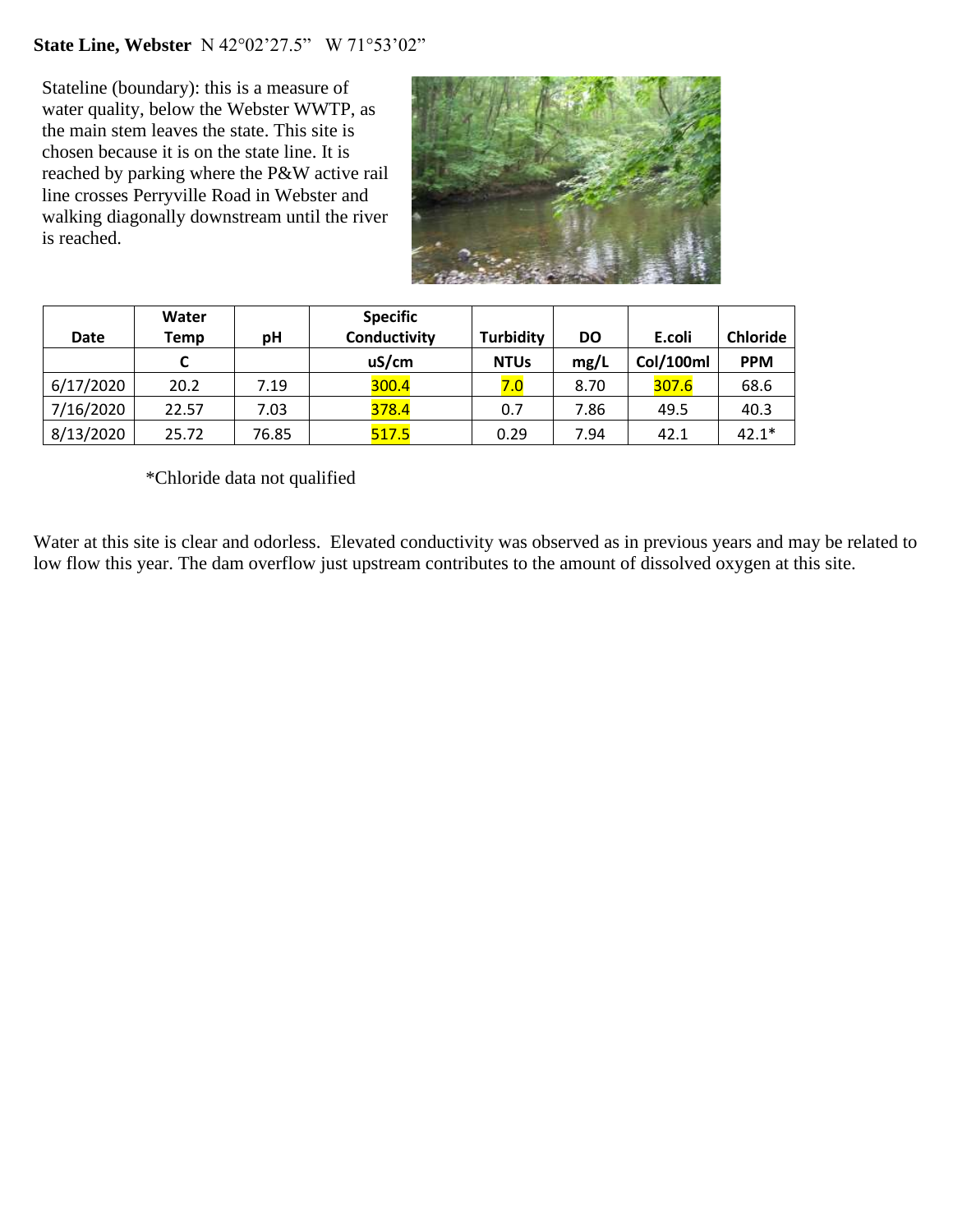## **Packard Pond Outflow, Dudley** N 42°01'1.0" W 71°53'25.5"

Packard Pond (impact): carries a significant volume of water and drains Ardlock Acres conservation area and an area behind the Dudley transfer station, which may be a source of pollution. Park at the junction of Carpenter Road and Route 12 in Dudley, and monitor on the west side of the culvert.

![](_page_4_Picture_2.jpeg)

| <b>Date</b> | Water<br>Temp | рH   | <b>Specific Conductivity</b> | <b>Turbidity</b> | <b>DO</b> | E.coli    | <b>Chloride</b> |
|-------------|---------------|------|------------------------------|------------------|-----------|-----------|-----------------|
|             |               |      | uS/cm                        | <b>NTUs</b>      | mg/L      | Col/100ml | <b>PPM</b>      |
| 6/17/2020   | 11.45         | 6.65 | 220.4                        | ΝT               | 3.55      | ΝT        | NT              |
| 7/16/2020   | 19.74         | 6.49 | 202.8                        | 3.69             | 4.77      | ΝT        | 21.9            |
| 8/13/2020   | 22.63         | 6.52 | 212.1                        | 4.61             | 4.58      | NT        | $17.0*$         |

\*Chloride data not qualified

Water at this site is normally clear and odorless. There are small articles of trash scattered about, and plants along the sides of the channel. DO reading was below State standards three times. pH was below 6.5 once.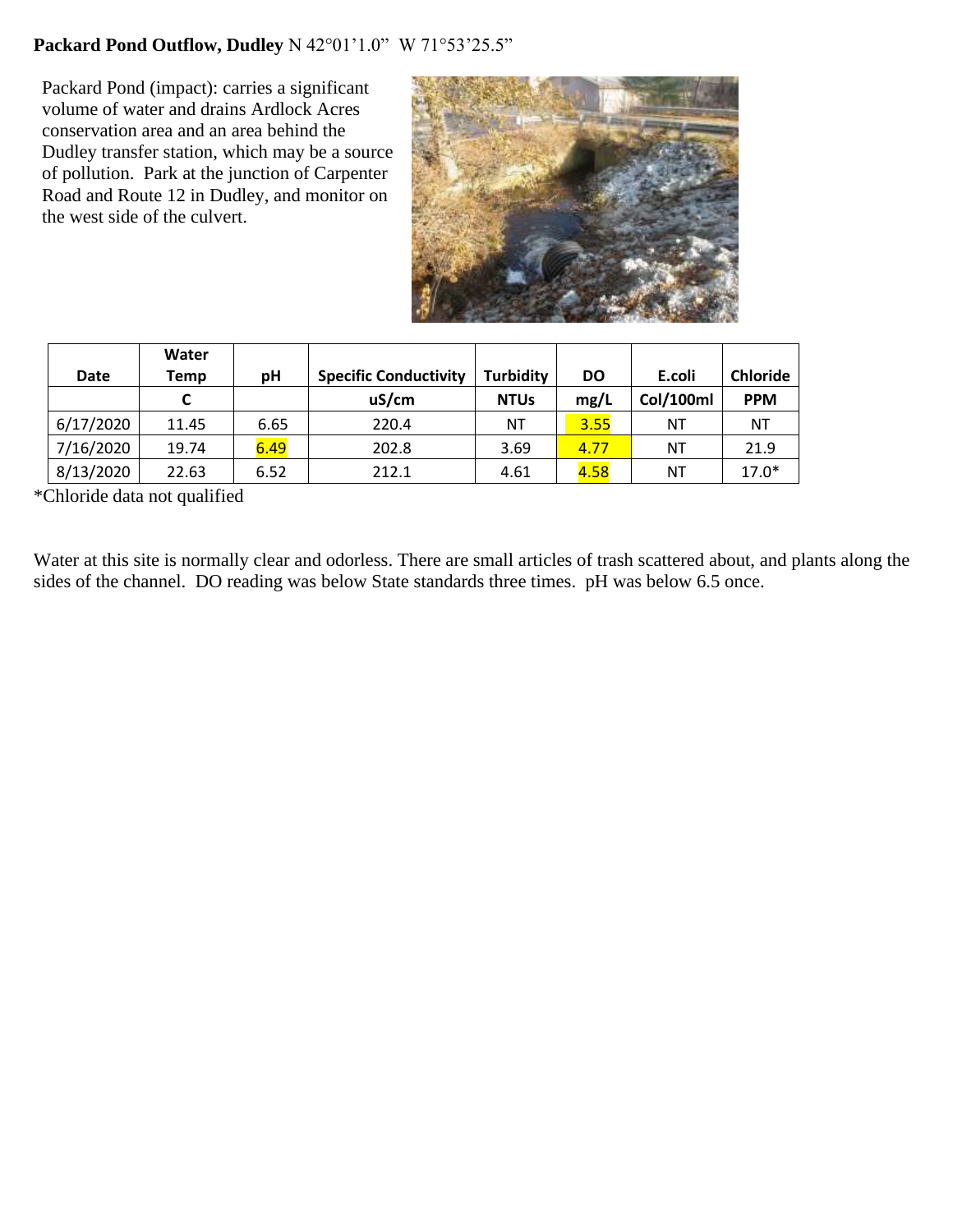Potash Brook : carries a significant volume of water and drains an area west of Merino Pond which is partly residential and partly agricultural and may be a source of nutrient runoff. Turn off Route 12 onto New Boston Road and then right into the Dudley Pumping Station, and monitor on the south side of the bridge.

![](_page_5_Picture_2.jpeg)

| Date      | Water<br>Temp | рH   | <b>Specific Conductivity</b> | <b>Turbidity</b> | <b>DO</b> | E.coli    | <b>Chloride</b> |
|-----------|---------------|------|------------------------------|------------------|-----------|-----------|-----------------|
|           |               |      | uS/cm                        | <b>NTUs</b>      | mg/L      | Col/100ml | <b>PPM</b>      |
| 6/17/2020 | 15.0          | 7.29 | 386.2                        | 2.48             | 9.53      | 461.1     | 0.6             |
| 7/16/2020 | 17.73         | 6.99 | 408.5                        | 1.63             | 9.07      | 1203.3    | 76.7            |
| 8/13/2020 |               |      | No Flow                      |                  |           |           |                 |

Water here is clear and odorless. Water temperatures here are generally the lowest we observe. The E. Coli and conductivity values at this site are normally high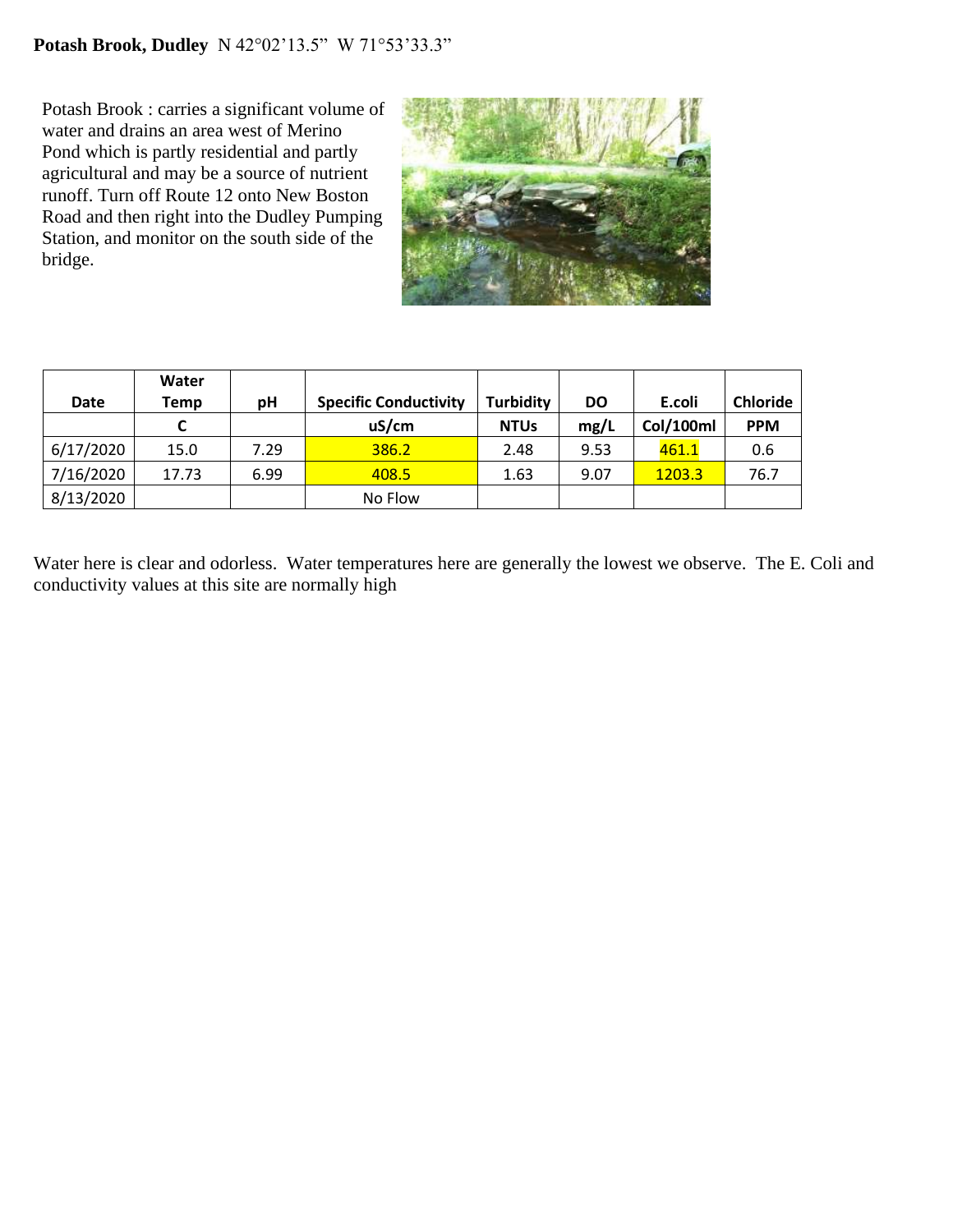## **Brandon Road, Dudley** N 42°02'30.2" W 71°53'14.8"

Brandon Road (reference): At this location we can take data upstream of the Webster Wastewater Treatment Plant. Drive into the Ethan Allen Mill Complex north of the office and proceed directly to the river, just downstream from the Hill Street bridge

![](_page_6_Picture_2.jpeg)

| <b>Date</b> | Water | рH   | <b>Specific Conductivity</b> | <b>Turbidity</b> | <b>DO</b> | E.coli    | <b>Chloride</b> |
|-------------|-------|------|------------------------------|------------------|-----------|-----------|-----------------|
|             | Temp  |      |                              |                  |           |           |                 |
|             |       |      | uS/cm                        | <b>NTUs</b>      | mg/L      | Col/100ml | <b>PPM</b>      |
| 6/17/2020   | 21.0  | 7.15 | 265.1                        | 0.62             | 8.51      | 236.9     | 62.2            |
| 7/16/2020   | 25.38 | 7.04 | 299.0                        | 0.75             | 8.00      | 20.4      | 31.5            |
| 8/13/2020   | 25.2  | 7.06 | 339.8                        | 0.4              | 8.22      | 42.6      | $31.9*$         |

\*Chloride data not qualified

Water here is clear and odorless. High conductivity was observed once.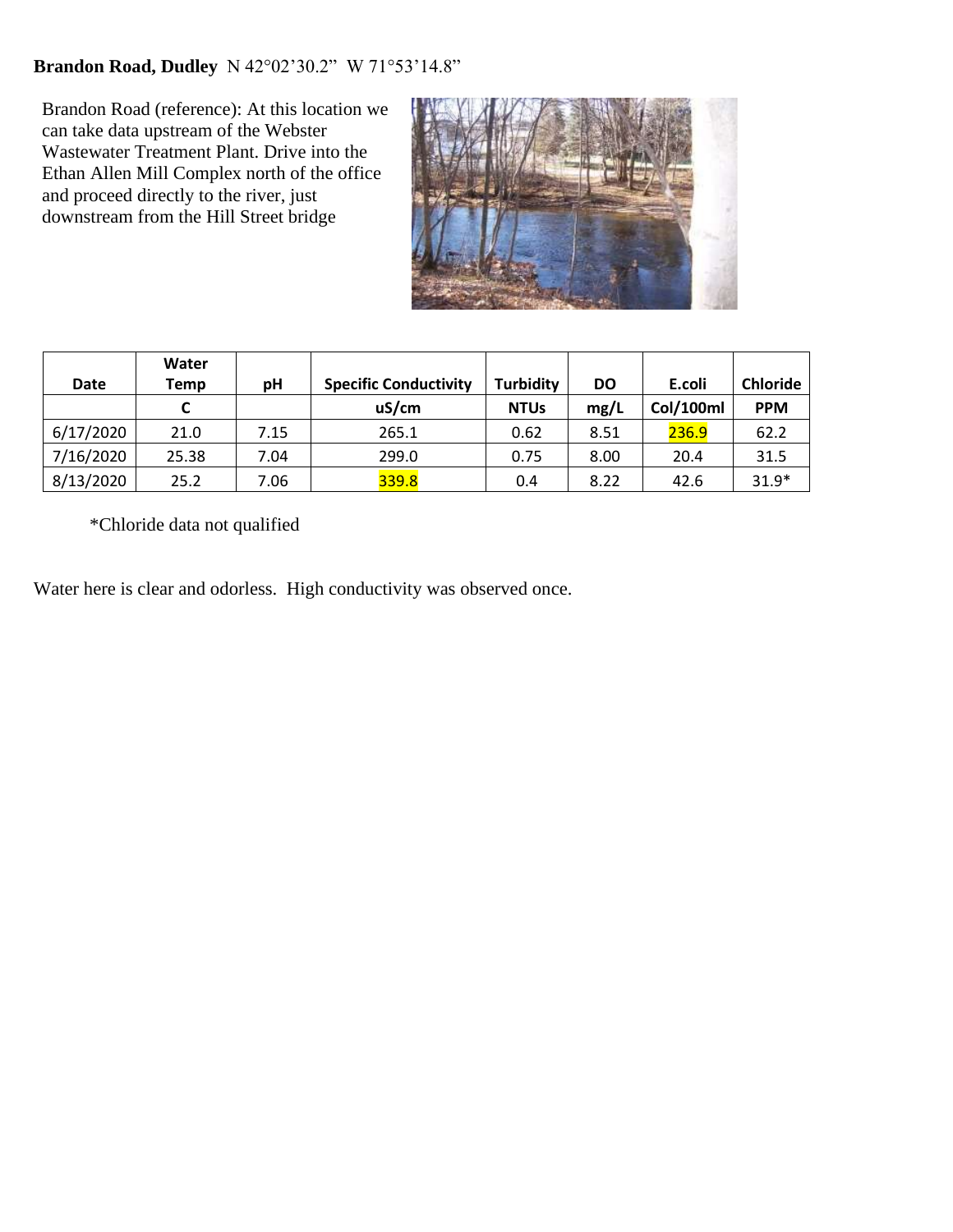## **Low Pond Outflow, Dudley** N 42°02'59.8" W 71°53'16.3"

Low Pond outflow (impact): carries a significant volume of water and drains a string of ponds including Low Pond and Merino Pond, around which there are significant residential developments which may be a source of runoff. Park on the north side of Stevens Linen in Dudley in the large parking lot and proceed to the right to the tailrace. Monitor where it emerges from under the building.

![](_page_7_Picture_2.jpeg)

| Date      | <b>Water Temp</b> | рH   | <b>Specific Conductivity</b> | <b>Turbidity</b> | <b>DO</b> | E.coli    | <b>Chloride</b> |
|-----------|-------------------|------|------------------------------|------------------|-----------|-----------|-----------------|
|           |                   |      | uS/cm                        | <b>NTUs</b>      | mg/L      | Col/100ml | <b>PPM</b>      |
| 6/17/2020 | 18.6              | 7.16 | 128.7                        | 1.20             | 8.68      | NΤ        | 23.8            |
| 7/16/2020 | 15.6              | 7.06 | 144.8                        | 1.94             | 8.01      | NT        | 14.0            |
| 8/13/2020 | 22.2              | 7.04 | 155.6                        | 1.03             | 7.78      | NΤ        | $12.9*$         |

\*Chloride data not qualified

Water here is generally clear and odorless.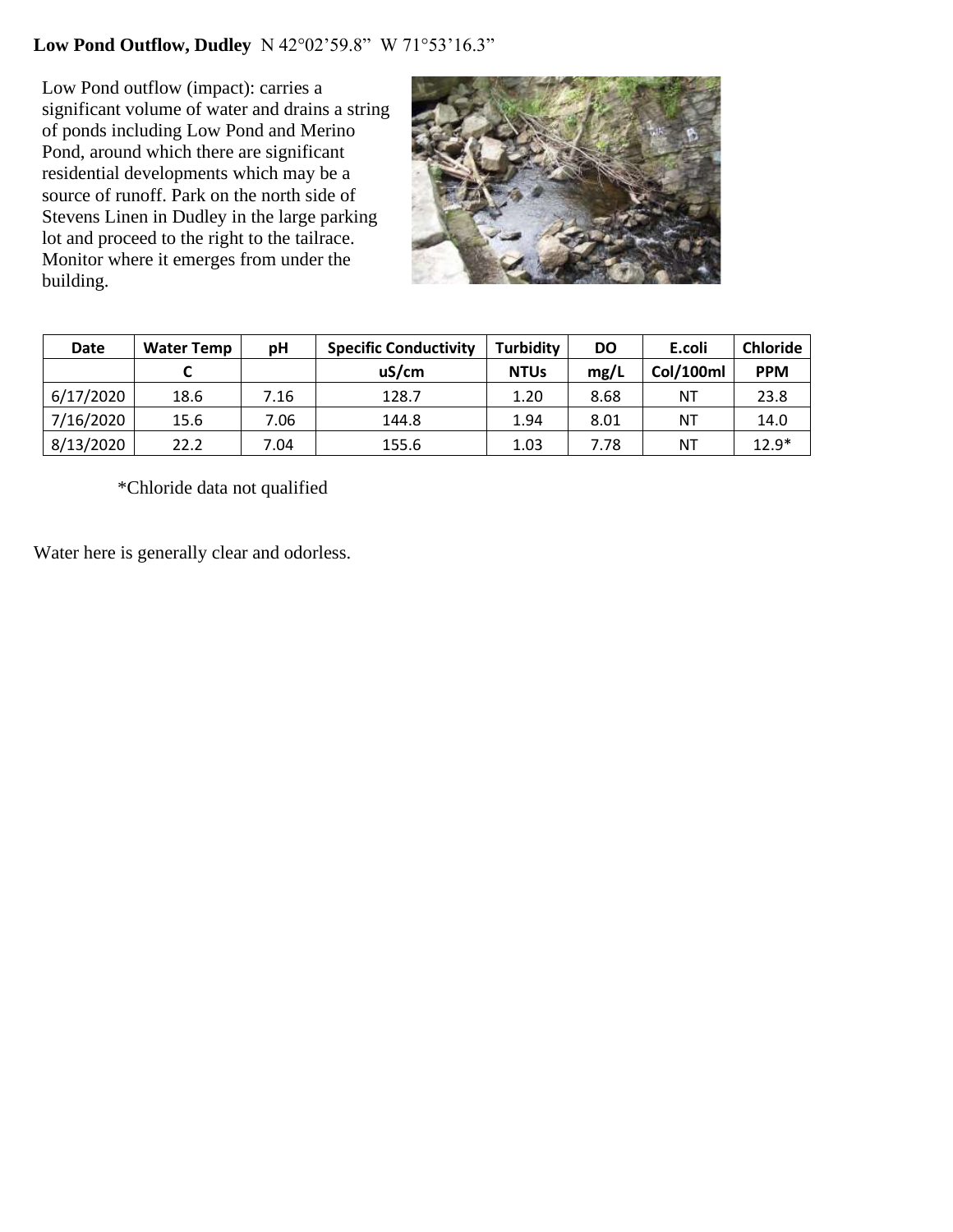## **Commerce Parking Lot Storm Drain, Webster** N 42°03'01.4" W 71°53'00.6"

Commerce parking lot storm drain (impact): This continually running storm drain in downtown Webster has exuded an odor detectable at times and nearby rocks have exhibited an orange deposit. High E. Coli counts were found at this site. This is a possible point source of pollution. Enter the public parking lot at Tracy Court and go to the southwest corner. Monitor the storm drain outflow.

![](_page_8_Picture_2.jpeg)

| <b>Date</b> | <b>Water Temp</b> | рH   | <b>Specific Conductivity</b> | <b>Turbidity</b> | DO   | E.coli    | <b>Chloride</b> |
|-------------|-------------------|------|------------------------------|------------------|------|-----------|-----------------|
|             |                   |      | uS/cm                        | <b>NTUs</b>      | mg/L | Col/100ml | <b>PPM</b>      |
| 6/17/2020   | 20.64             | 7.20 | 294.3                        | 0.7              | 9.13 | 328.2     | 80.1            |
| 7/16/2020   | 18.52             | 7.38 | 638.1                        | 2.78             | 9.03 | 41.4      | 108.9           |
| 8/13/2020   |                   |      | No Flow                      |                  |      |           |                 |

There is some trash scattered about. Consistently higher levels of conductivity, E. Coli, and pH characterize this site. Normal pH levels were observed this year.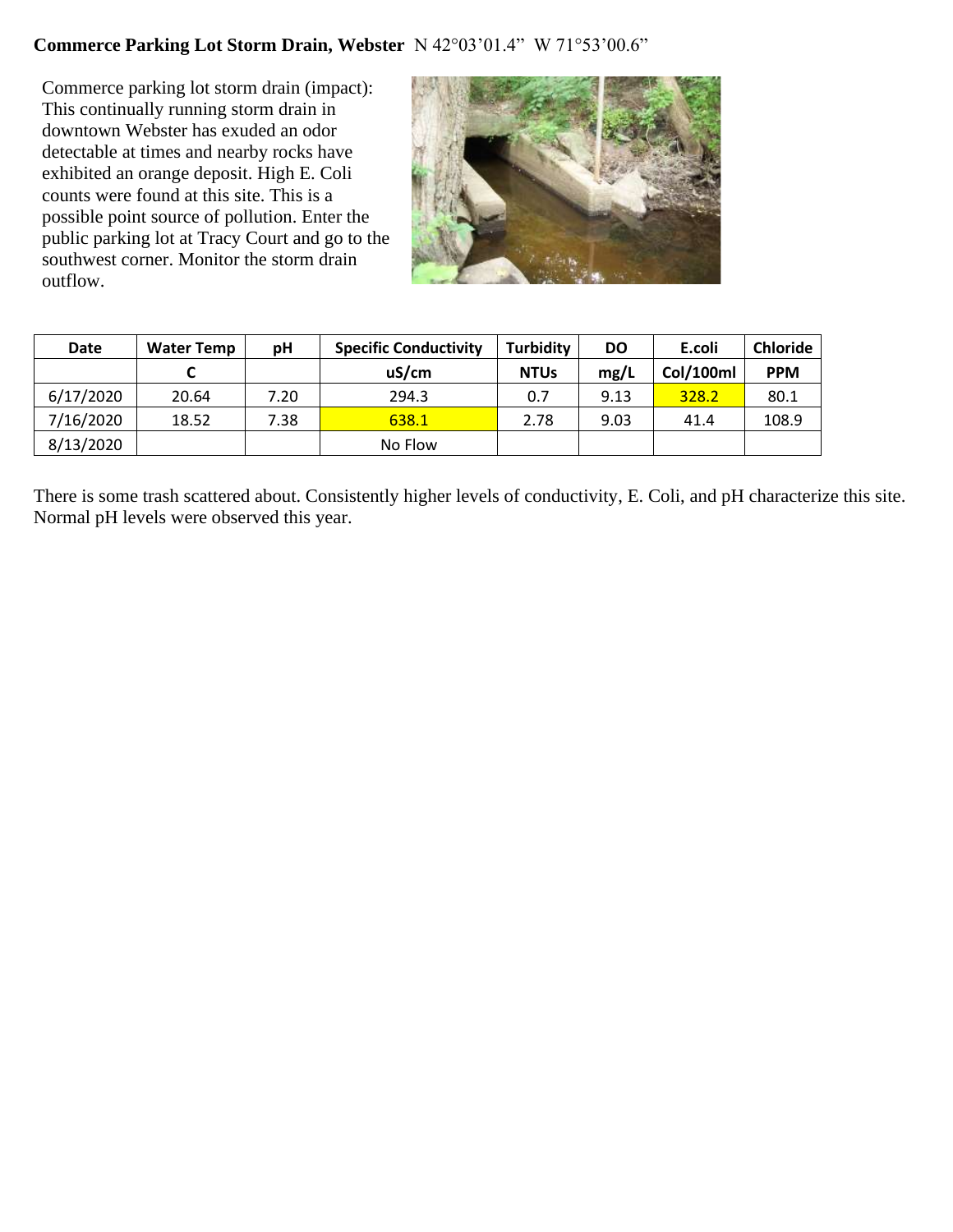#### **Mill Brook at Bigelow Road, Webster** N 42°04'00.8" W 71°52'31.9"

Mill Brook at Bigelow Road (impact): As the outflow from Webster Lake, carries a significant volume of water. This station is downstream from a former stump grinding operation, which operated on raw material of unknown origin and character, and added chemicals to its product, and may have affected the chemistry of Mill Brook. Park near the bridge over Mill Brook on Bigelow Road, and monitor on the east side of the bridge.

![](_page_9_Picture_2.jpeg)

|             | Water |      |                              |                  |           |           |                 |
|-------------|-------|------|------------------------------|------------------|-----------|-----------|-----------------|
| <b>Date</b> | Temp  | рH   | <b>Specific Conductivity</b> | <b>Turbidity</b> | <b>DO</b> | E.coli    | <b>Chloride</b> |
|             |       |      | uS/cm                        | <b>NTUs</b>      | mg/L      | Col/100ml | <b>PPM</b>      |
| 6/17/2020   | 18.09 | 6.56 | 491.2                        | 0.96             | 5.27      | 198.9     | 136.9           |
| 7/16/2020   | 21.93 | 6.41 | 599.5                        | 1.06             | 1.21      | 73.8      | 76.9            |
| 8/13/2020   | 24.45 | 6.58 | 495.3                        | 3.17             | 3.42      | 65.0      | $54.4*$         |

\*Chloride data not qualified

Water here is very clear and odorless. There is considerable trash scattered about, and plants seen throughout the season include milfoil, algae, water lilies, cattails, and many others. Flow here is affected by operation of a dam controlling the level of Webster Lake. Frequent high levels of conductivity correspond to very low flows. This is typical of other years. pH is virtually always lower here than upstream at Webster Nursery, observed over the last thirteen years. The low DO levels may be related to the very low flow in Mill Brook this summer. High conductivity was observed three times and low DO twice.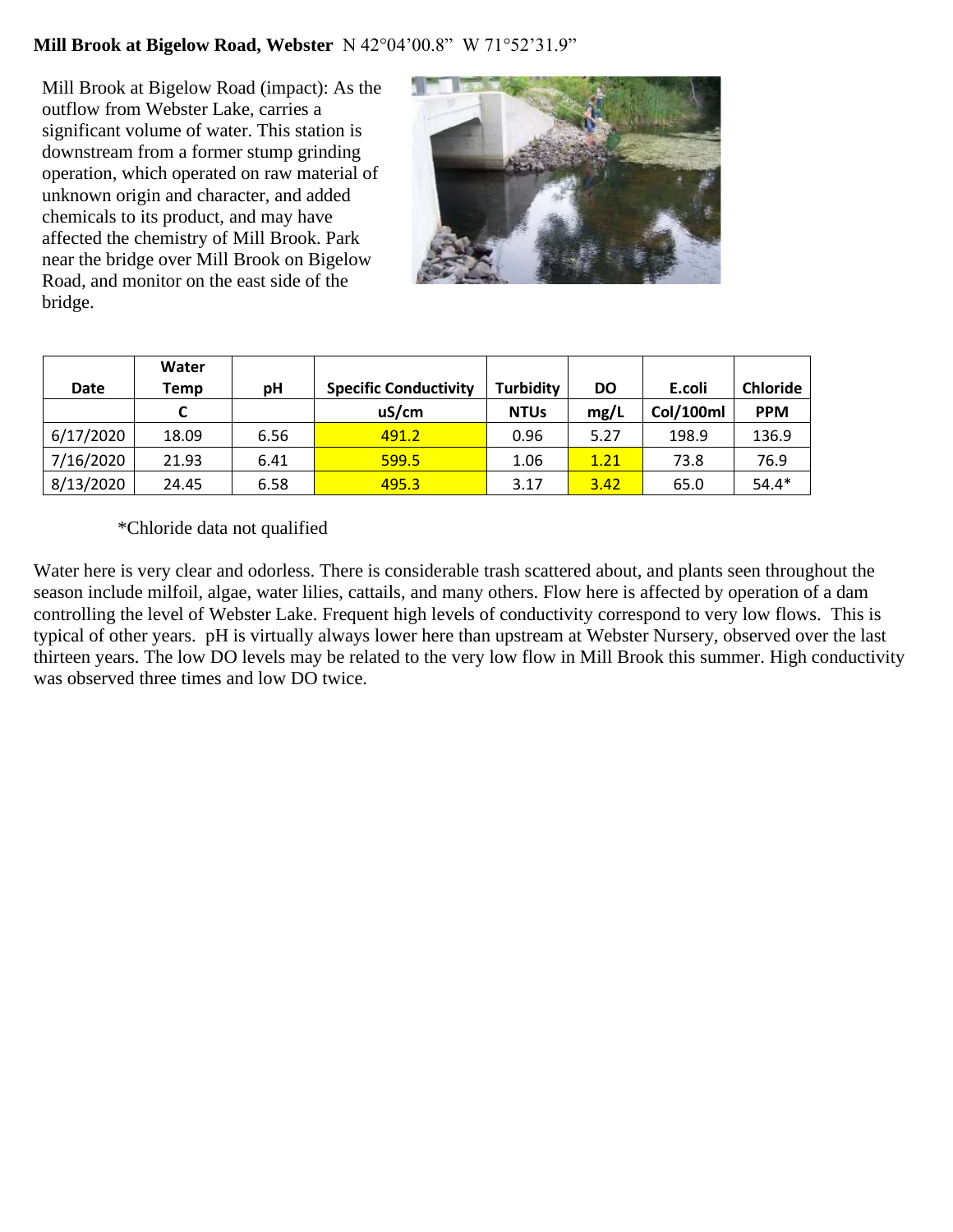## **Mill Brook at Webster Nursery, Webster** N 42°03'45.0" W 71°51'50.3"

Mill Brook at Webster Nursery (reference): measures the quality of water leaving Webster Lake, and serves as a reference point above the former stump grinding operation. Park in the mall parking lot and monitor on the west side of the bridge.

![](_page_10_Picture_2.jpeg)

| Date      | Water<br>Temp | рH   | <b>Specific Conductivity</b> | <b>Turbidity</b> | <b>DO</b> | E.coli    | <b>Chloride</b> |
|-----------|---------------|------|------------------------------|------------------|-----------|-----------|-----------------|
|           | C             |      | uS/cm                        | <b>NTUs</b>      | mg/L      | Col/100ml | <b>PPM</b>      |
| 6/17/2020 | 21.89         | 7.12 | 362.9                        | 0.06             | 8.73      | 19.9      | 107.0           |
| 7/16/2020 | 19.78         | 7.0  | 663.2                        | 0.34             | 8.36      | 41.4      | 87.9            |
| 8/13/2020 | 22.04         | 7.02 | 730.0                        | 0.86             | 8.46      | 21.8      | $90.7*$         |

\*Chloride data not qualified

Water here is generally clear and odorless. There is some trash scattered about the site, and algae and small attached plants were seen on occasion. High levels of conductivity were observed three times which is consistent with that seen downstream at Bigelow Road during low flow. Runoff from the new mall does not seem to be changing the water characteristics.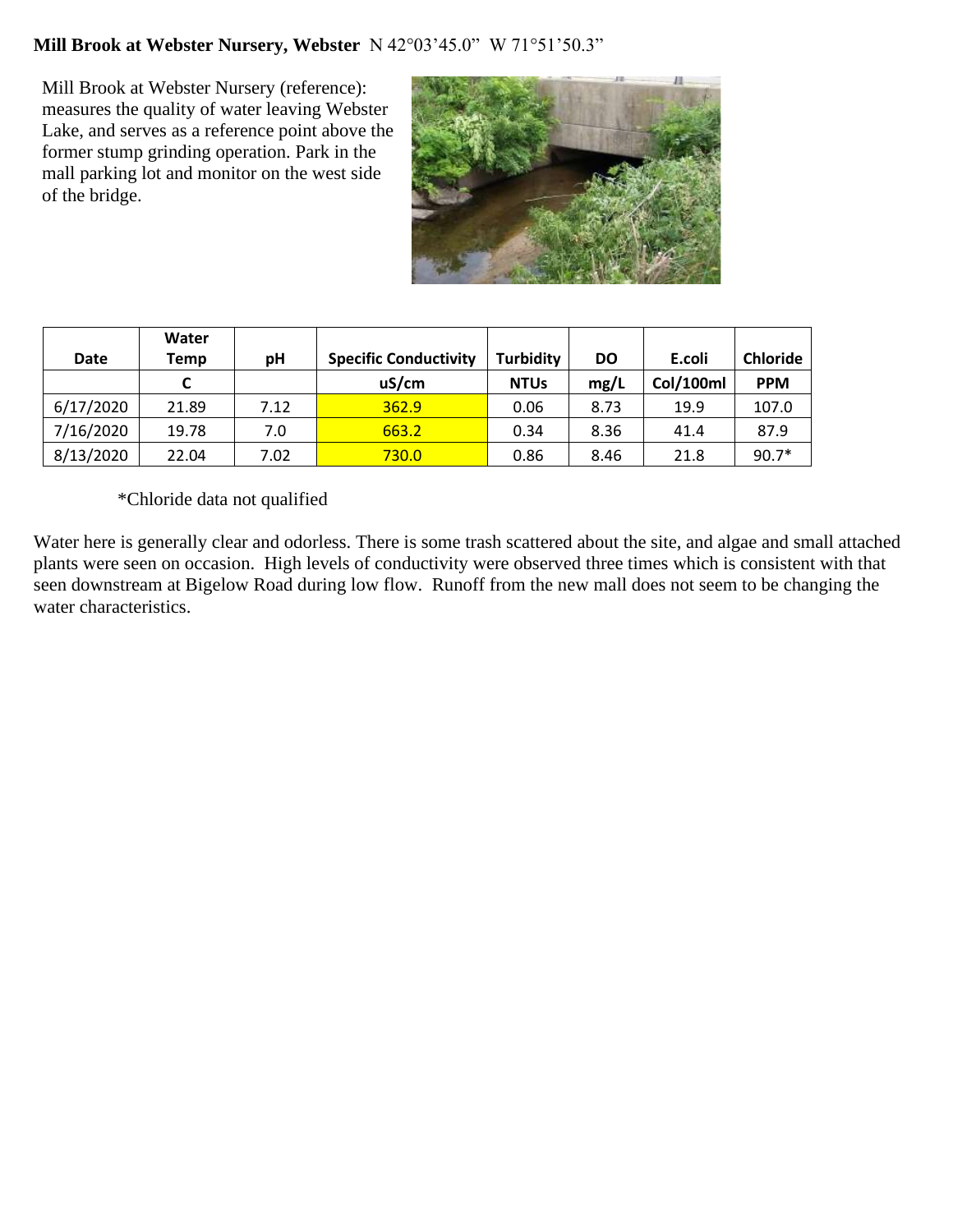## **Nancy Drive, Webster** N 42°04'41.2" W 71°52'28.0"

Nancy Drive (impact): an unnamed stream on the east side of the river in Webster near the Oxford line, which receives water from an industrial park and a casual junkyard, possibly carrying pollutants of all types. High conductivity levels have been measured here in the past. Take Nancy Drive from Route 12 and park at the end. Walk to the right by the house to a wooden bridge and monitor downstream.

![](_page_11_Picture_2.jpeg)

| <b>Date</b> | <b>Water Temp</b> | рH   | <b>Specific Conductivity</b> | <b>Turbidity</b> | <b>DO</b> | E.coli    | <b>Chloride</b> |
|-------------|-------------------|------|------------------------------|------------------|-----------|-----------|-----------------|
|             |                   |      | uS/cm                        | <b>NTUs</b>      | mg/L      | Col/100ml | <b>PPM</b>      |
| 6/17/2020   | 22.59             | 6.8  | 734.2                        | 1.44             | 6.70      | ΝT        | 191.2           |
| 7/16/2020   | 22.90             | 6.82 | 875.0                        | 3.57             | 7.83      | ΝT        | 79.1            |
| 8/13/2020   |                   |      | Too low to sample            |                  |           |           |                 |

Water here is clear and odorless. The high levels of conductivity and low levels of DO, far below state standards, are typical of this site. However, low DO levels were not observed this year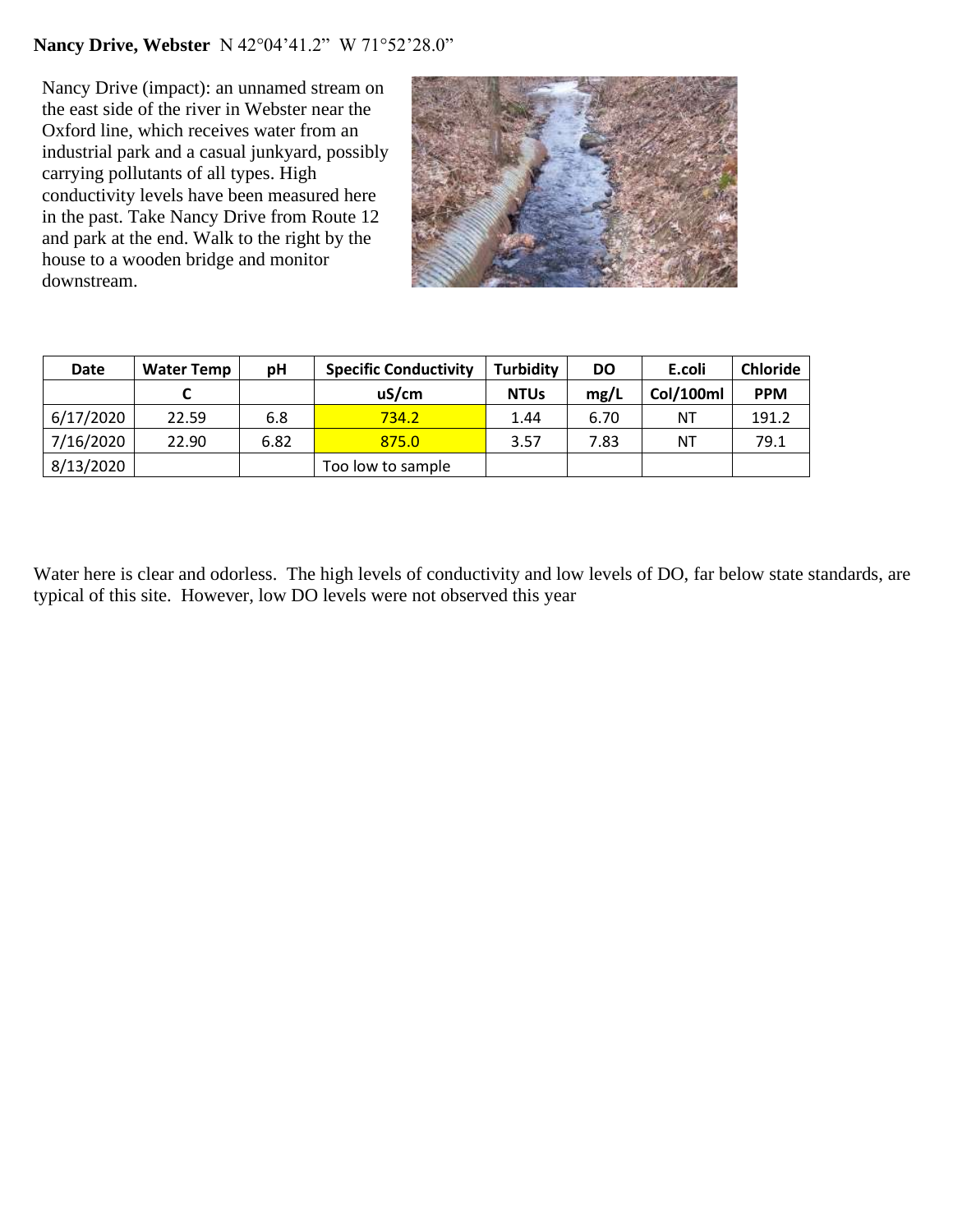## **Old Mill Brook, Oxford** N 42°05'19.1" W 71°52'15.1"

Old Mill Brook (impact): carries a significant volume of water and flows through two industrial parks, which may be sources of pollution. Park on Route 12 under the railroad overpass and Old Mill Brook is on the west side. Monitor where it emerges from the culvert under Route 12.

![](_page_12_Picture_2.jpeg)

|             | Water |      |                              |                  |           |           |                 |
|-------------|-------|------|------------------------------|------------------|-----------|-----------|-----------------|
| <b>Date</b> | Temp  | рH   | <b>Specific Conductivity</b> | <b>Turbidity</b> | <b>DO</b> | E.coli    | <b>Chloride</b> |
|             |       |      | uS/cm                        | <b>NTUs</b>      | mg/L      | Col/100ml | <b>PPM</b>      |
| 6/17/2020   | 13.2  | 6.74 | 105.8                        | 0.87             | 6.88      | NΤ        | 180.6           |
| 7/16/2020   | 18.29 | 6.57 | 420.7                        | 2.29             | 5.15      | ΝT        | 59.2            |
| 8/13/2020   | 17.27 | 6.48 | 725.0                        | 3.37             | 7.04      | ΝT        | $31.8*$         |

\*Chloride data not qualified

The water here is clear and odorless. Low DO values which are quite typical of this site were only observed once this year. The elevated levels of conductivity that were observed in 2014, 2015, 2016, 2018 and 2019 have returned this year.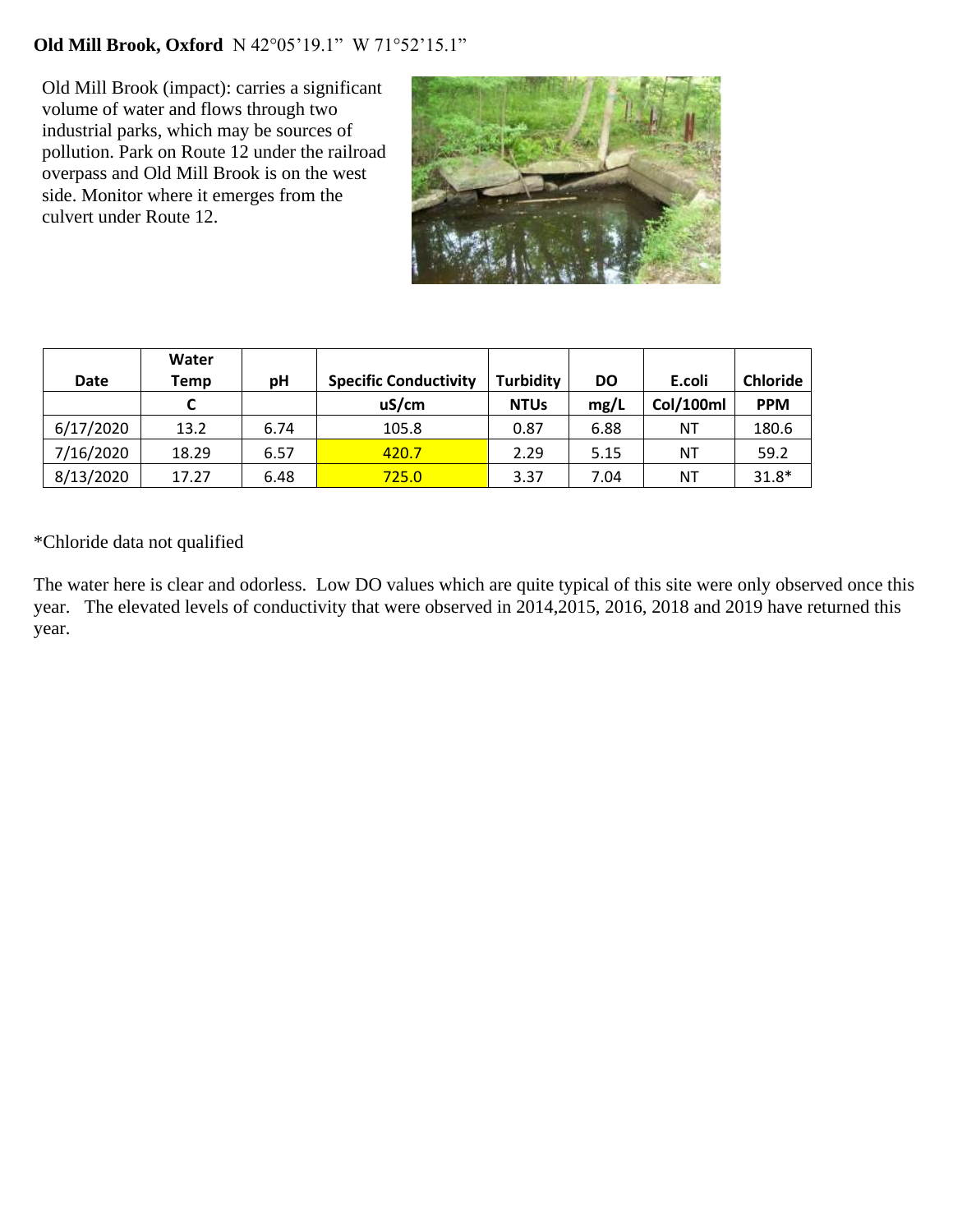#### **Lowe's Brook, Oxford** N 42°06'14.7" W 71°51'58.8"

Lowe's Brook (impact): The largest brook that we measure flowing into the French River, except for the Little River, drains Lowe Pond, above which significant commercial development is taking place, which may be resulting in runoff now from development, and in the future from operation. Park at the small convenience store on the east side where Lowe's Brook crosses Route 12. Monitor from the bridge over the small diagonally running road (State Street) behind the store.

![](_page_13_Picture_2.jpeg)

| <b>Date</b> | Water<br>Temp | рH   | <b>Specific Conductivity</b> | <b>Turbidity</b> | <b>DO</b> | E.coli    | <b>Chloride</b> |
|-------------|---------------|------|------------------------------|------------------|-----------|-----------|-----------------|
|             |               |      | uS/cm                        | <b>NTUs</b>      | mg/L      | Col/100ml | <b>PPM</b>      |
| 6/17/2020   | 25.34         | 6.99 | 327.3                        | 1.2              | 6.79      | 410.6     | 73.0            |
| 7/16/2020   | 23.63         | 6.83 | 290.2                        | 0.66             | 6.55      | 129.1     | 27.5            |
| 8/13/2020   | 24.87         | 6.04 | 334.8                        | 0.67             | 7.04      | 172.6     | $31.8*$         |

\*Chloride data not qualified

The water here is clear and odorless. There is trash scattered around the site. It is noteworthy that between 2010 and 2015, Lowe's Brook had at least one occasion in which DO values were below state DO standards. High conductivity was observed twice this year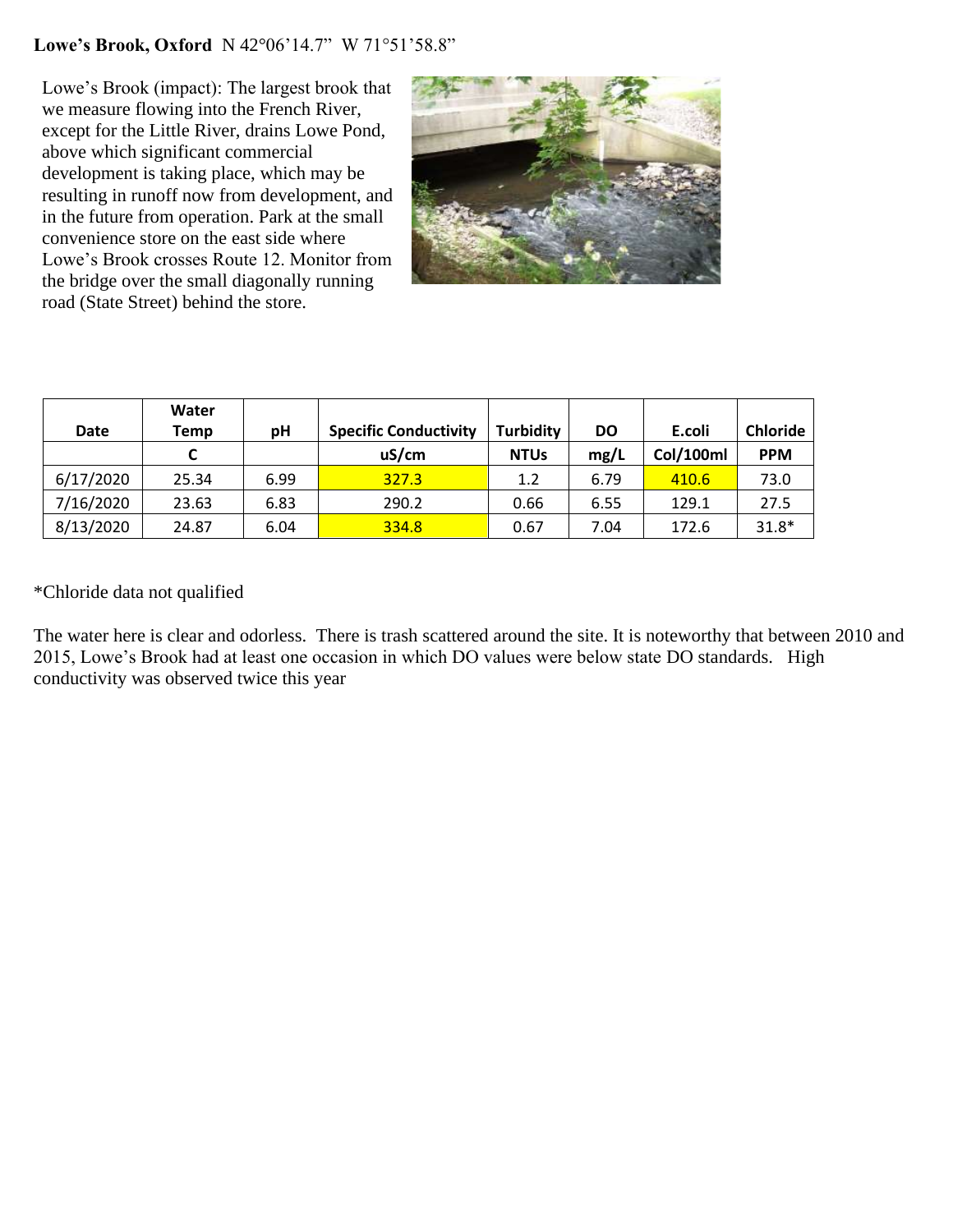## **Clara Barton Road, Oxford** N 42°09'14.2" W 71°52'57.3"

Clara Barton Road (reference): This site is upstream of gravel pit operations in the area. Take Clara Barton Road off Route 12 in North Oxford. Park at the stone bridge and monitor off the bridge.

![](_page_14_Picture_2.jpeg)

| Date      | Water<br>Temp | рH   | <b>Specific Conductivity</b> | <b>Turbidity</b> | DO   | E.coli    | <b>Chloride</b> |
|-----------|---------------|------|------------------------------|------------------|------|-----------|-----------------|
|           |               |      | uS/cm                        | <b>NTUs</b>      | mg/L | Col/100ml | <b>PPM</b>      |
| 6/17/2020 | 14.3          | 7.25 | 281.0                        | 1.66             | 7.99 | 22.6      | 61.1            |
| 7/16/2020 | 28.0          | 7.10 | 296.7                        | 1.38             | 7.75 | 21.6      | 26.8            |
| 8/13/2020 | 26.09         | 7.11 | 368.9                        | 0.96             | 7.72 | 4.1       | $33.4*$         |

\*Conductivity data invalid; not qualified

.

Water here is clear and odorless. High conductivity was observed on one occasion.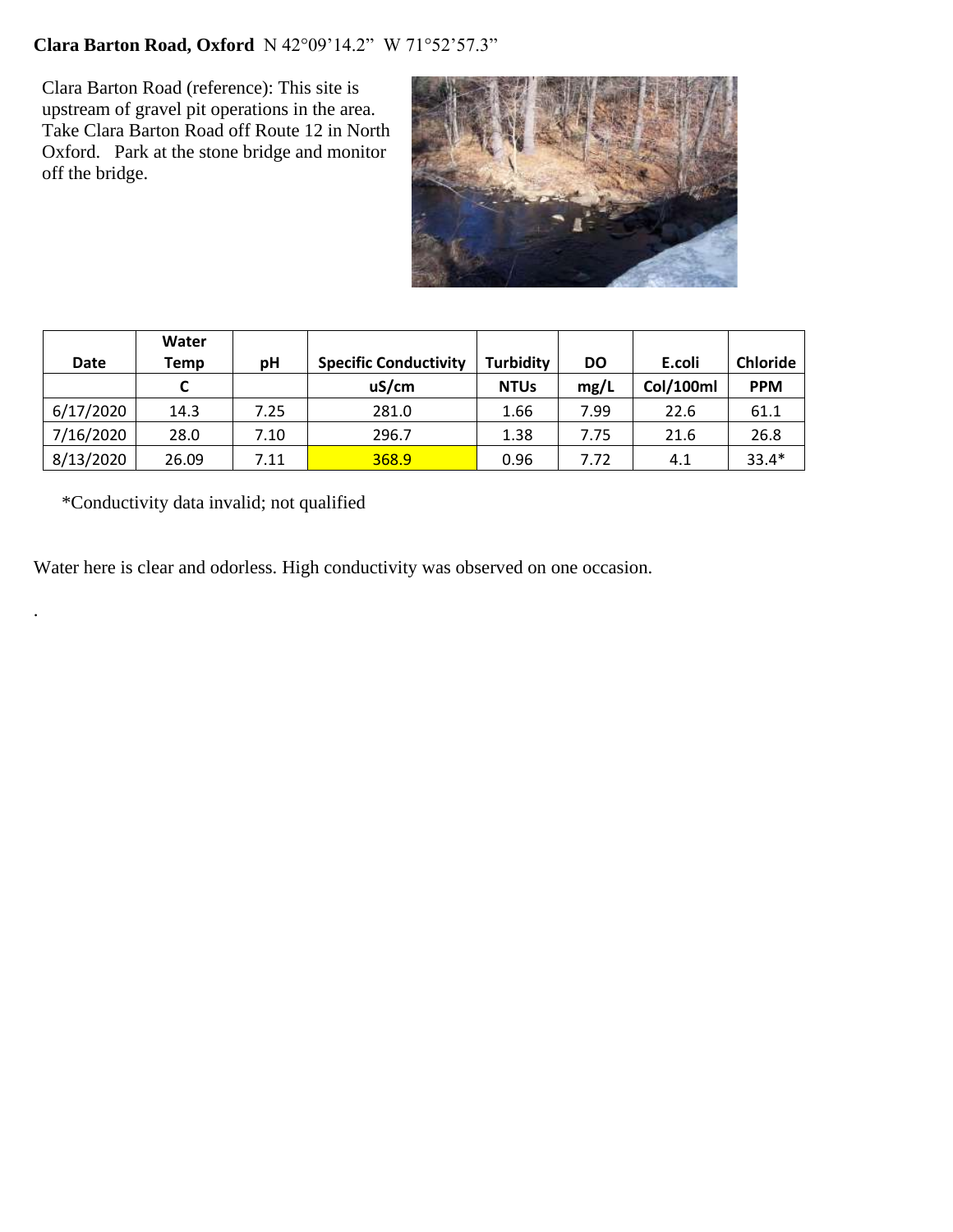#### **Little River, Oxford** N 42°06'34.1" W 71°53'00.3"

The Little River (impact): this site is the largest inflow of water into the French River; it is the outflow from Buffumville Lake. Between Buffumville Lake and its confluence with the French River there are several industrial areas right on the river. We are monitoring here to see if there are any adverse effects from these sites. Where Dudley Road crosses over the French River there is a public parking lot at the Leovich Landing boat launch site. Park here and walked down the old Boston & Albany railbed about ¼ mile and monitor the Little River when reached

![](_page_15_Picture_2.jpeg)

| <b>Date</b> | Water<br>Temp | рH   | <b>Specific Conductivity</b> | <b>Turbidity</b> | DO   | E.coli           | <b>Chloride</b> |
|-------------|---------------|------|------------------------------|------------------|------|------------------|-----------------|
|             |               |      | uS/cm                        | <b>NTUs</b>      | mg/L | <b>Col/100ml</b> | <b>PPM</b>      |
| 6/17/2020   | 22.77         | 7.08 | 174.4                        | 0.69             | 8.05 | 62.7             | 31.1            |
| 7/16/2020   | 23.71         | 6.92 | 225.9                        | 0.20             | 8.51 | 105.0            | 18.6            |
| 8/13/2020   | 25.66         | 6.85 | 284.8                        | 0.88             | 7.15 | 93.3             | $24.2*$         |

#### \*Chloride data not qualified

Water here is clear and odorless. There are grassy plants visible. The Little River failed to meet DO standards once in 2012, but that had not been seen before and was not repeated in the last eight years.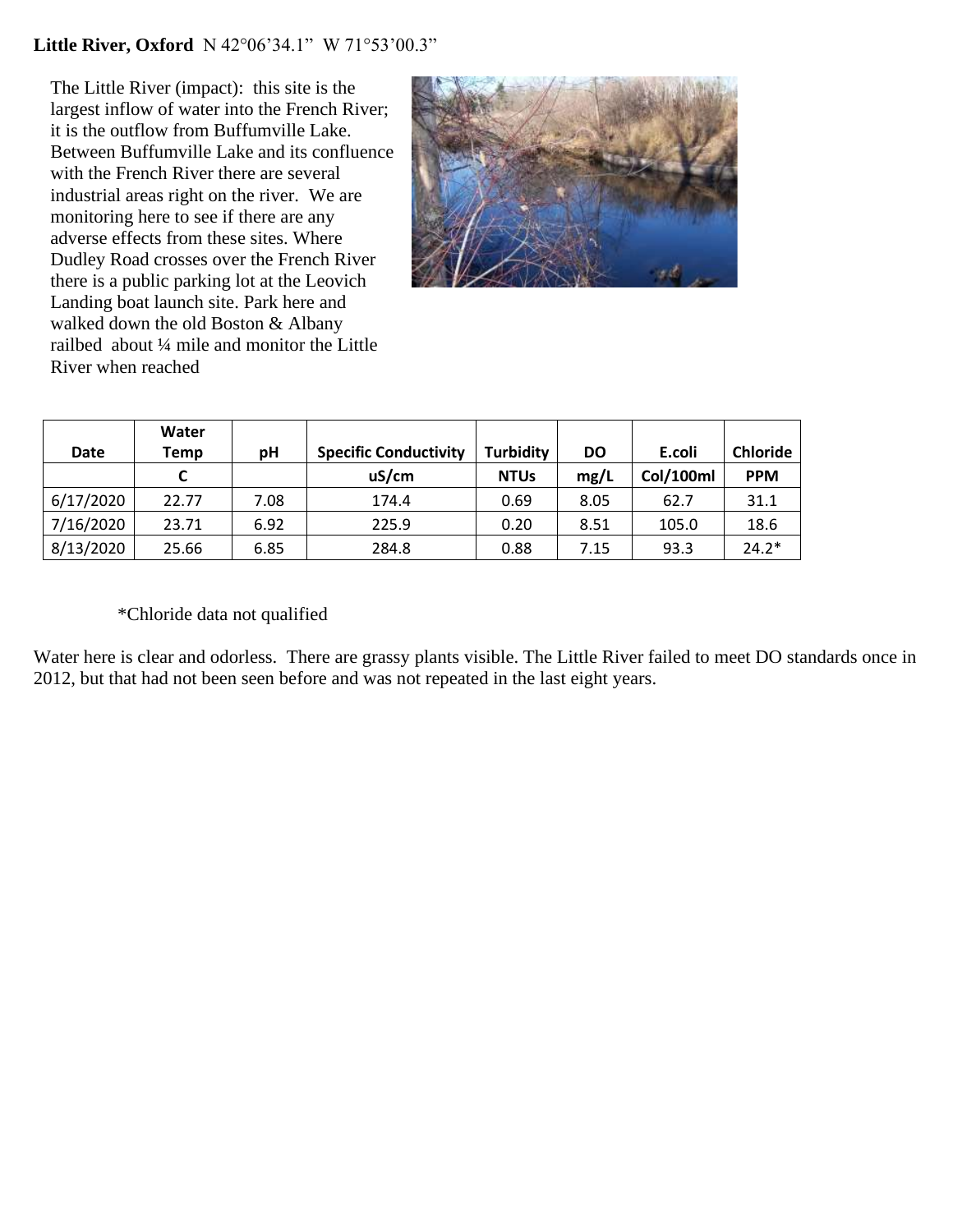## **Dudley Road, Oxford** N 42°06'25.5" W 71°52'58.4"

Dudley Road (reference): This site is above Lowe's Brook and is monitored as a baseline to see how much influence Lowe's Brook has on the French River. Park in the same location as for Little River and monitor off the bridge.

![](_page_16_Picture_2.jpeg)

|             | Water |      |                              |                  |      |           |                 |
|-------------|-------|------|------------------------------|------------------|------|-----------|-----------------|
| <b>Date</b> | Temp  | рH   | <b>Specific Conductivity</b> | <b>Turbidity</b> | DO   | E.coli    | <b>Chloride</b> |
|             |       |      | uS/cm                        | <b>NTUs</b>      | mg/L | Col/100ml | <b>PPM</b>      |
| 6/17/2020   | 22.87 | 7.01 | 223.3                        | 0.77             | 8.23 | 56.1      | 45.9            |
| 7/16/2020   | 23.25 | 6.89 | 280.3                        | 0.41             | 7.86 | 59.4      | 27.9            |
| 8/13/2020   | 25.25 | 6.91 | 342.8                        | 0.64             | 8.67 | 37.9      | $30.1*$         |

\*Chloride data not qualified

The water here is clear and odorless, with grasses observed at mid-season. There has been a summertime dip in DO since we started observing in 2007. High conductivity was observed on one occasion.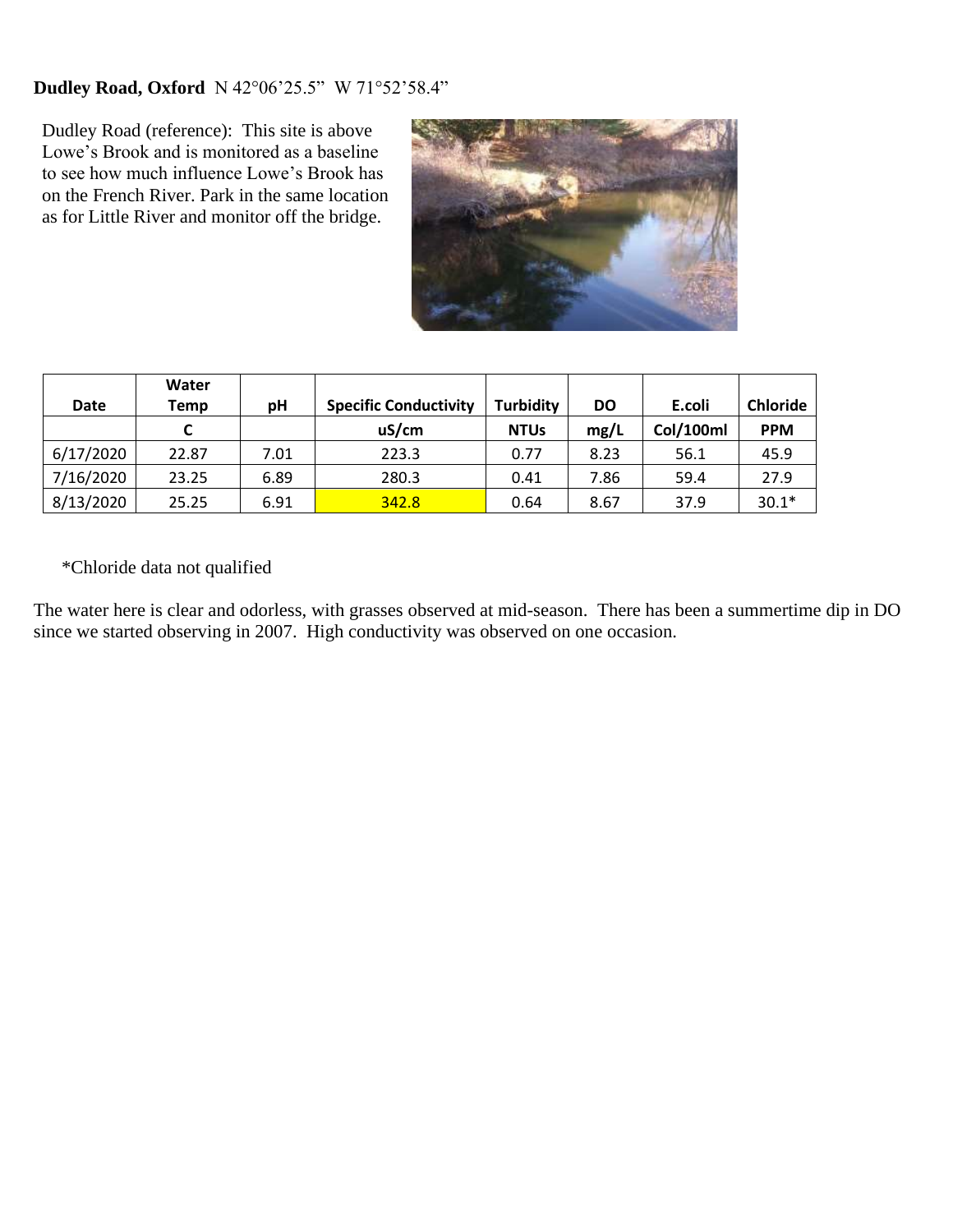#### **Harwood Street , Oxford** N 42°05'28.6" W 71°52'48.7"

Harwood Street (reference): This site is below Lowe's Brook and combined with Dudley Road should give us a clear picture of any impact Lowe's has on the French River. Monitoring here also gives us a good flow measurement above North Village dam to compare with flow below as measured by the USGS gauge in Webster. There is a pull off next to the bridge where Harwood Street crosses over the French River. Park here and monitor off the bridge

![](_page_17_Picture_2.jpeg)

| <b>Date</b> | <b>Water Temp</b> | рH   | <b>Specific Conductivity</b> | <b>Turbidity</b> | DO   | E.coli    | <b>Chloride</b> |
|-------------|-------------------|------|------------------------------|------------------|------|-----------|-----------------|
|             |                   |      | uS/cm                        | <b>NTUs</b>      | mg/L | Col/100ml | <b>PPM</b>      |
| 6/17/2020   | 22.0              | 7.04 | 251.0                        | 1.07             | 7.88 | 95.9      | 55.5            |
| 7/16/2020   | 22.87             | 6.96 | 286.7                        | 0.75             | 7.35 | 83.9      | 26.3            |
| 8/13/2020   | 25.21             | 6.96 | 353.2                        | 0.65             | 7.06 | 39.9      | $27.3*$         |

\*Chloride data not qualified

The water here is clear and odorless. High conductivity was observed on one occasion.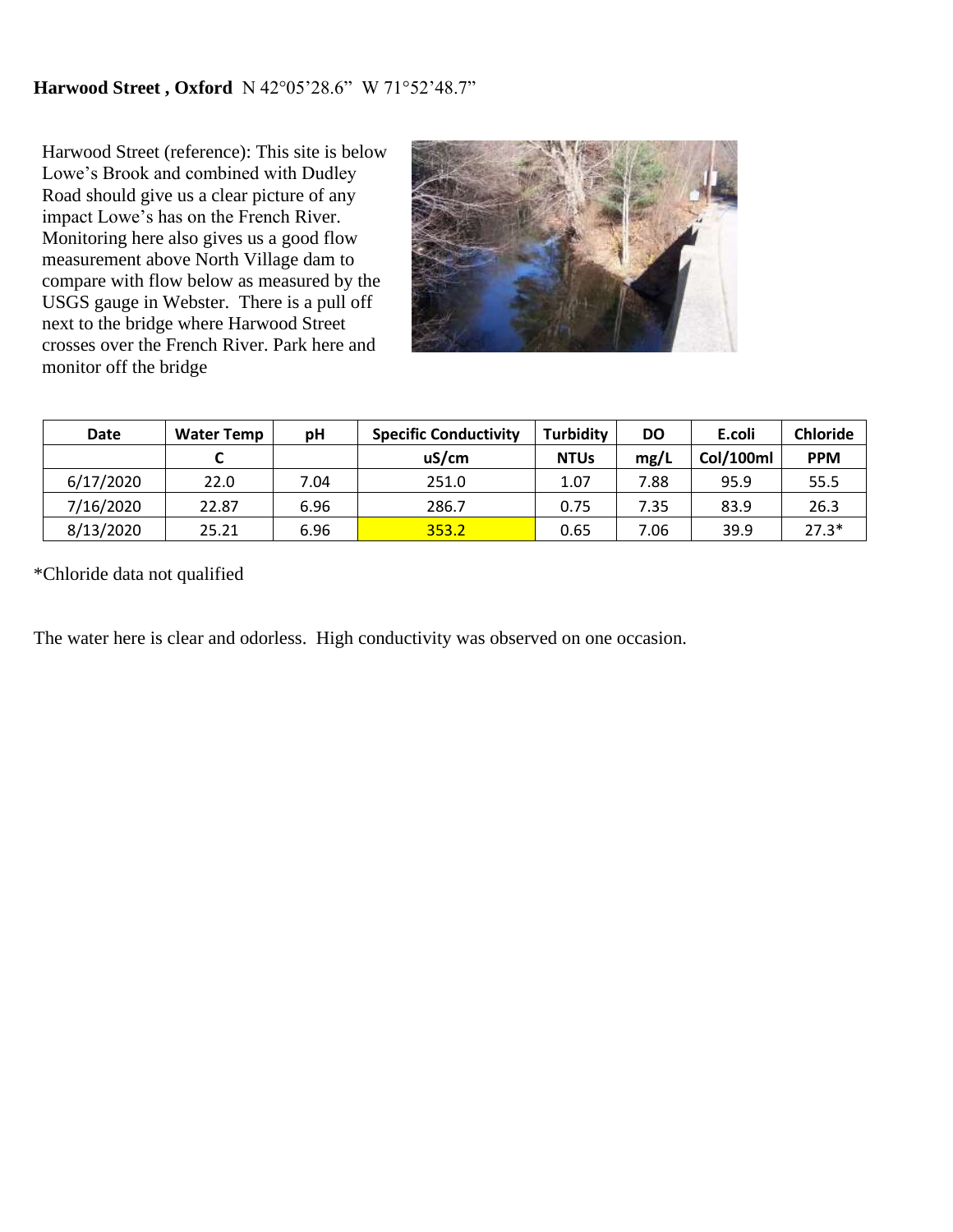## **Route 56, Oxford** N 42.16345° W 71.888340°

Route 56 (reference): It is the furthest upstream site that we will be monitoring and gives us a baseline for all downstream monitoring. Take Route 56 off Route 12 in North Oxford. Park at the bridge and monitor off the bridge.

![](_page_18_Picture_2.jpeg)

| <b>Date</b> | Water<br>Temp | рH   | <b>Specific Conductivity</b> | <b>Turbidity</b> | DO   | E.coli    | <b>Chloride</b> |
|-------------|---------------|------|------------------------------|------------------|------|-----------|-----------------|
|             | C             |      | uS/cm                        | <b>NTUs</b>      | mg/L | Col/100ml | <b>PPM</b>      |
| 6/17/2020   | 23.59         | 7.28 | 261.1                        | 0.59             | 3.02 | 13.5      | 68.3            |
| 7/16/2020   | 25.17         | 7.32 | 273.5                        | 0.75             | 8.05 | 7.5       | 26.1            |
| 8/13/2020   | 25.35         | 7.16 | 339.9                        | 0.35             | 8.36 | 9.7       | $30.8*$         |

**\***Chloride data not qualified

.

Water here is clear and odorless. High conductivity and low DO were observed on one occasion each.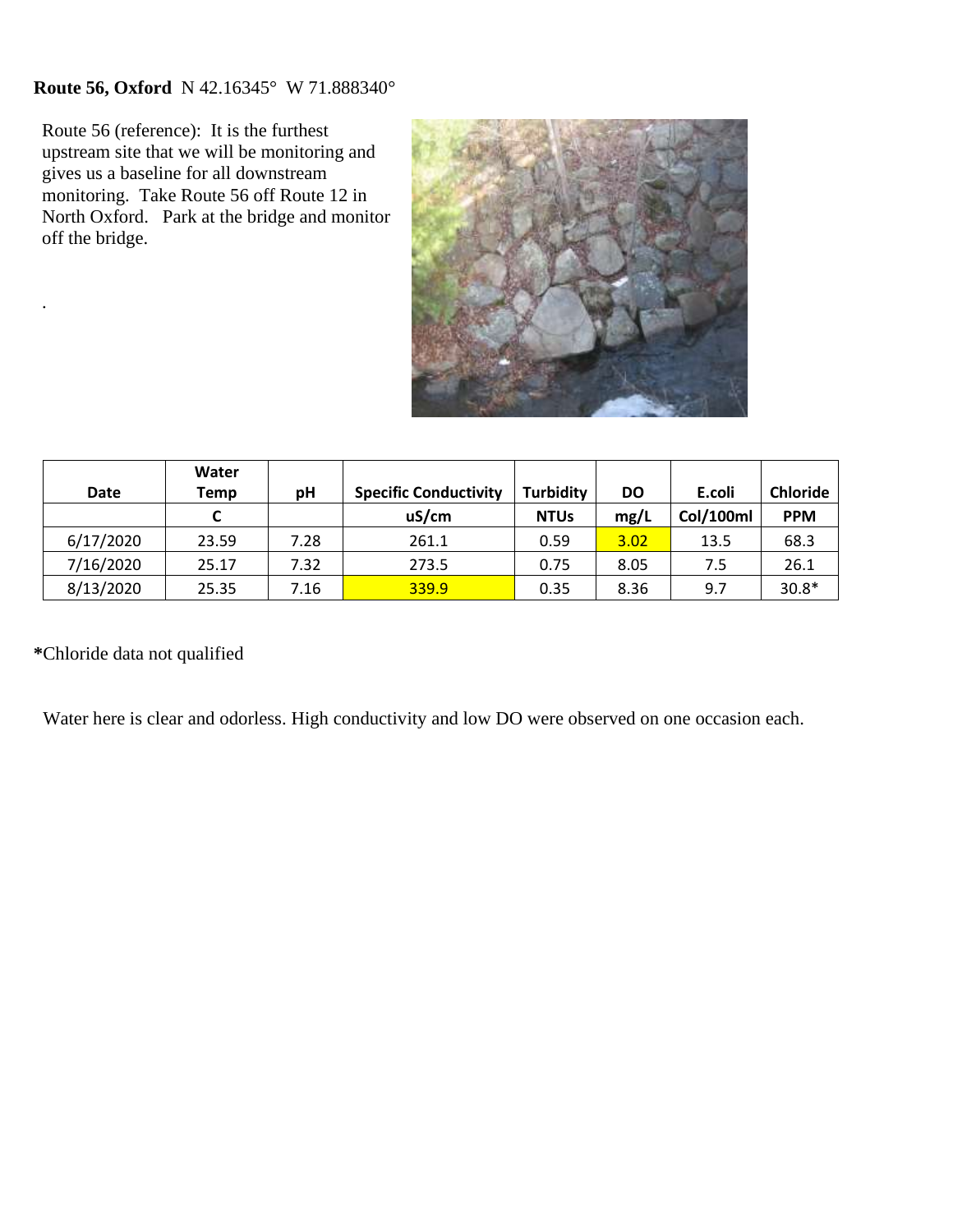#### **French River Parameter Graphs**

Since 2007, we have been creating plots for each parameter, showing variations over the monitoring season for each of the five mainstream locations. With the addition of the Route 56 site, we now show six sites. What we have noted is that the lines representing the locations are similar year to year, and that their relationship to each other is also similar. On the following pages are the charts for 2020. Turbidity and chloride were not charted this year.

These have been compared with charts from previous years, and we find that the similarity continues. A negative trend that we have been watching is a dissolved oxygen "dip" at Dudley Road and Harwood Street has been becoming deeper and/or broader. This was less significant this year.

#### **French River Dissolved Oxygen (mg/l)**

![](_page_19_Figure_4.jpeg)

It is usual to observe Clara Barton, State Line, Brandon Road, and Routr 56 exhibiting higher levels of dissolved oxygen throughout the season.There is no apparent reason for the low DO at Route 56 on 6/17. Dudley Road indicated a "dip" as in previous years, but the "dip" was not as low. Harwood Street did not exhibit a "dip" this year but DO levels were lower than last year.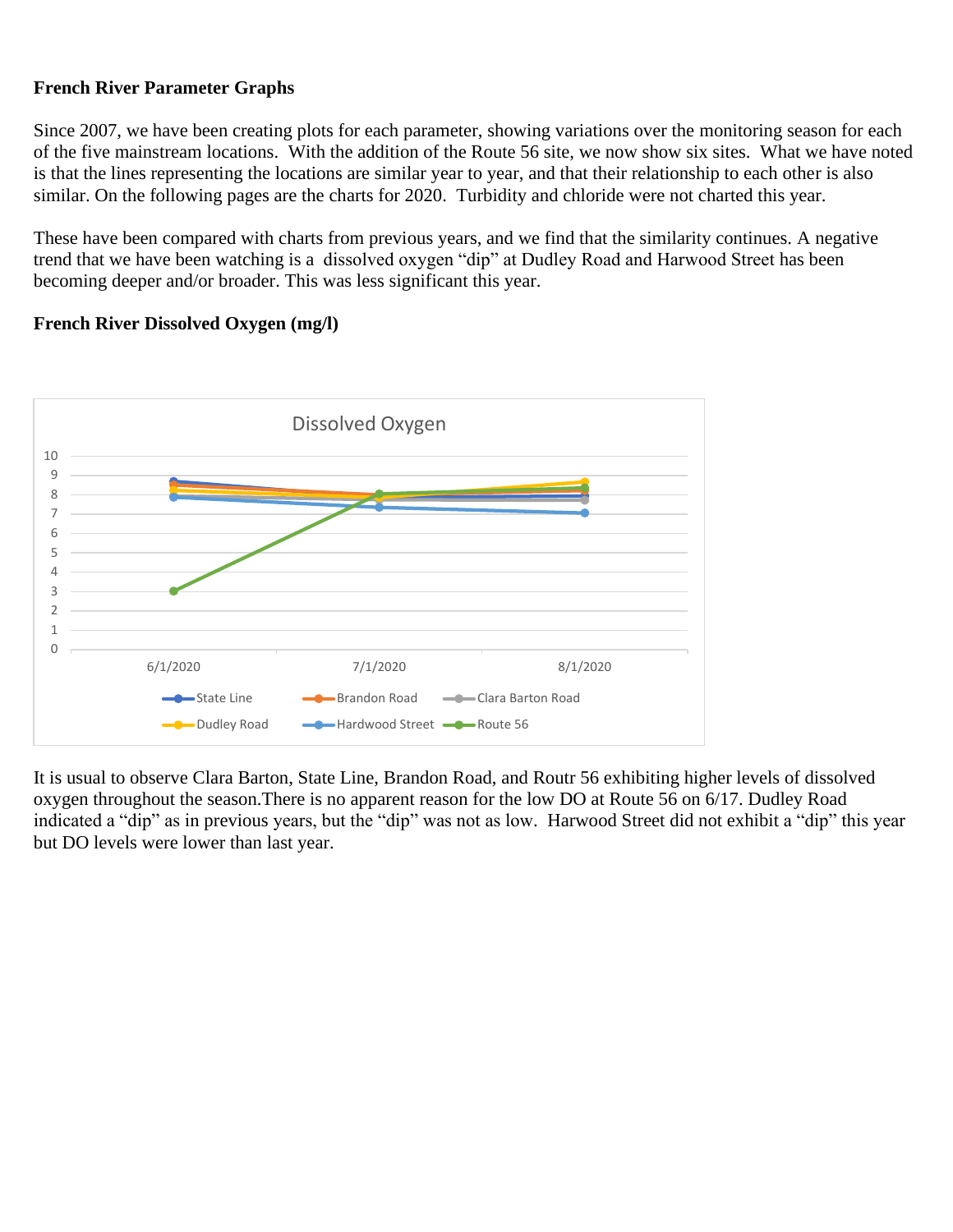## **French River pH**

![](_page_20_Figure_1.jpeg)

The values of pH, and the relative positions of the lines representing each station, are similiar to the previous years. We generally find Clara Barton, State Line, Brandon Road and Route 56 within a 0.5 pH range. This is not true on every date, but most often it is. pH tended to be lower this year.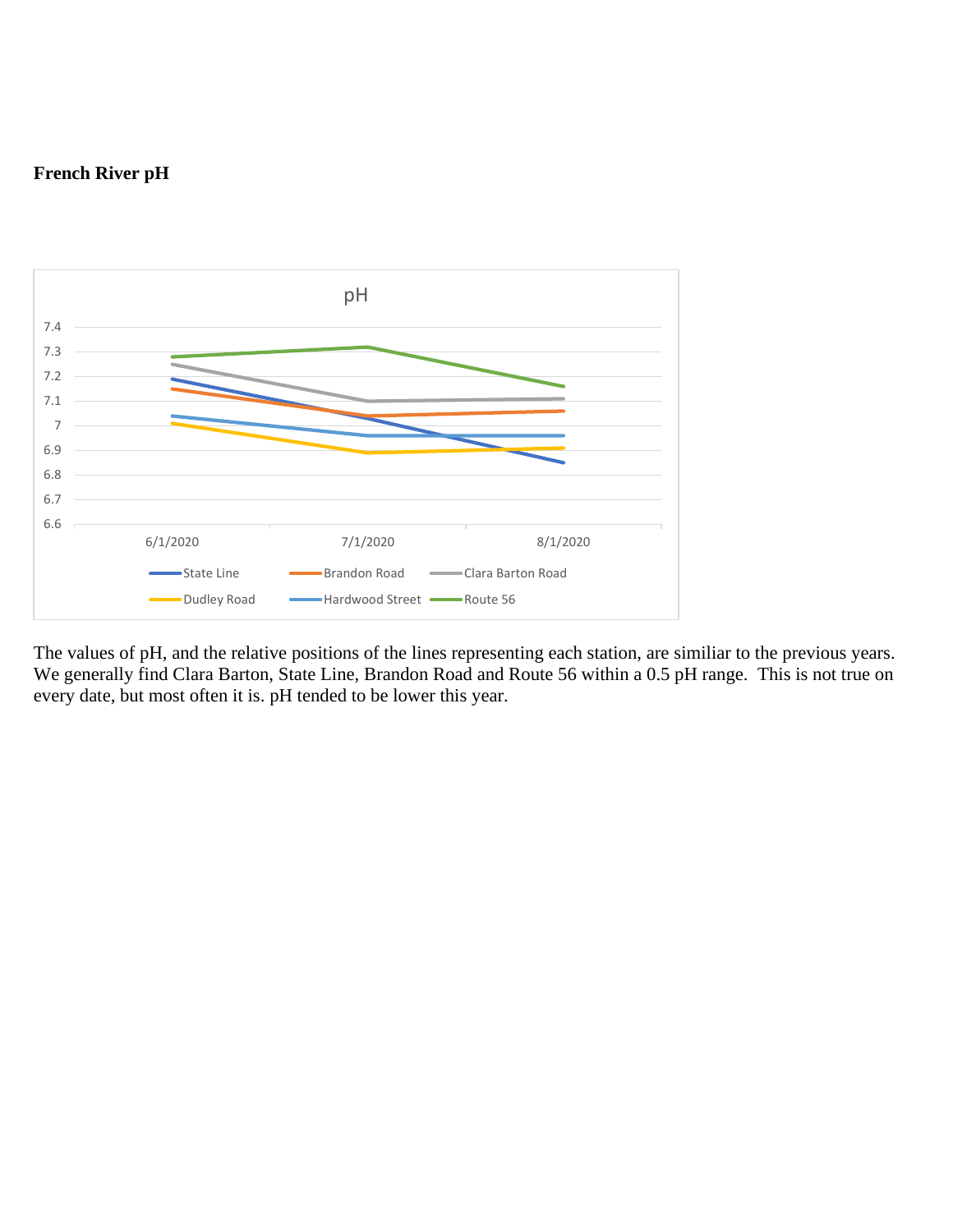## **French River Specific Conductivity (uSm/cm)**

![](_page_21_Figure_1.jpeg)

Conductivity was higher this year than last and this is most likely related to low flow. The higher levels at State Line could be related to the Webster WWTP discharge which would have a greater impact on river water quality due to the lower dilution at very low river flow rate.